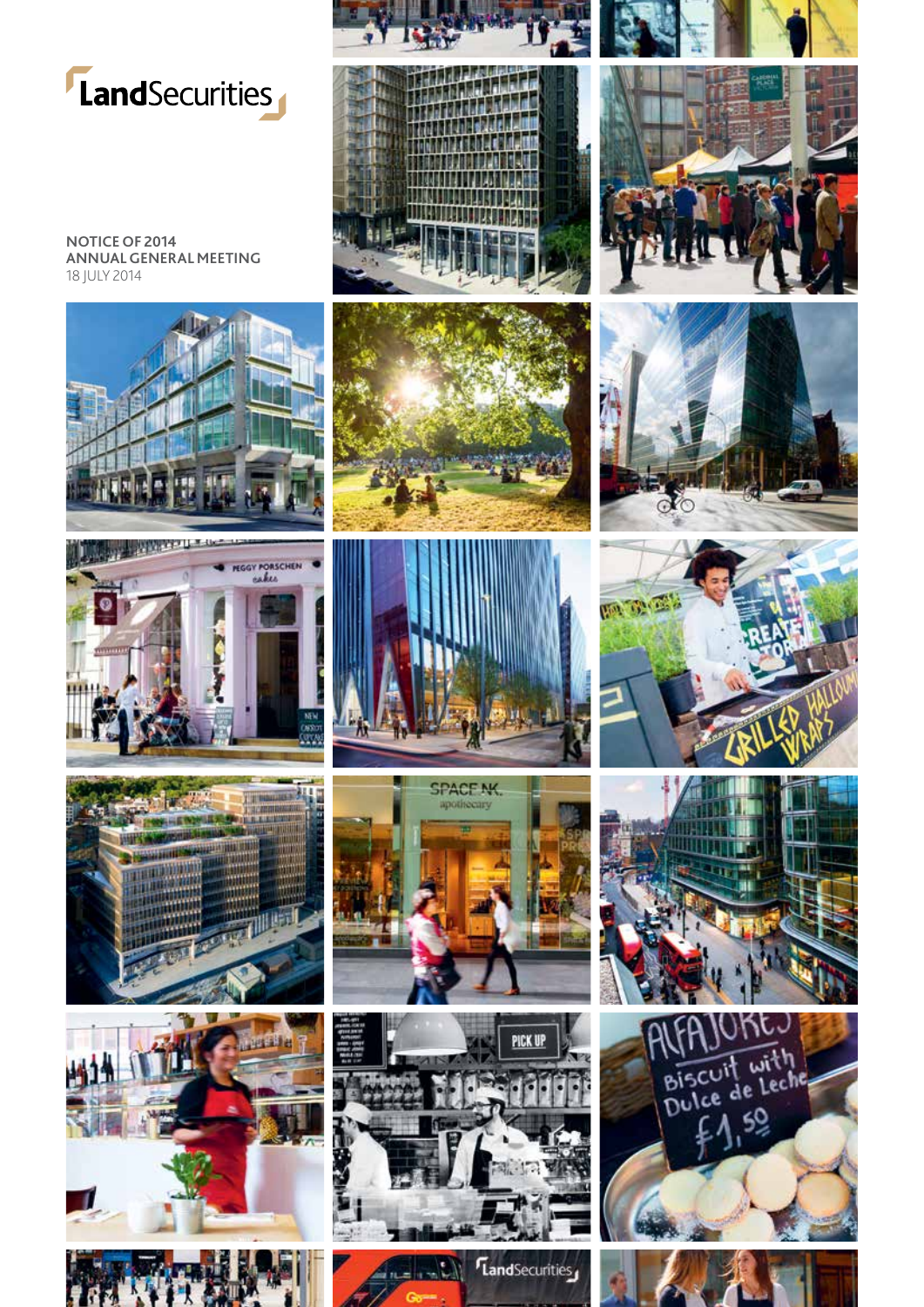THIS DOCUMENT IS IMPORTANT AND REQUIRES YOUR IMMEDIATE ATTENTION. If you are in any doubt about the action you should take, you should immediately consult a stockbroker, solicitor, accountant or other independent financial adviser authorised under the Financial Services and Markets Act 2000. If you have sold or otherwise transferred all your shares in Land Securities Group PLC, please pass this document and the accompanying form of proxy to the purchaser or transferee, or to the person who arranged the sale or transfer so they can pass these documents to the person who now holds the shares.

# **2014 Annual General Meeting**

Mountbatten Room The Queen Elizabeth II Conference Centre Broad Sanctuary **Westminster** London SW1P 3EE

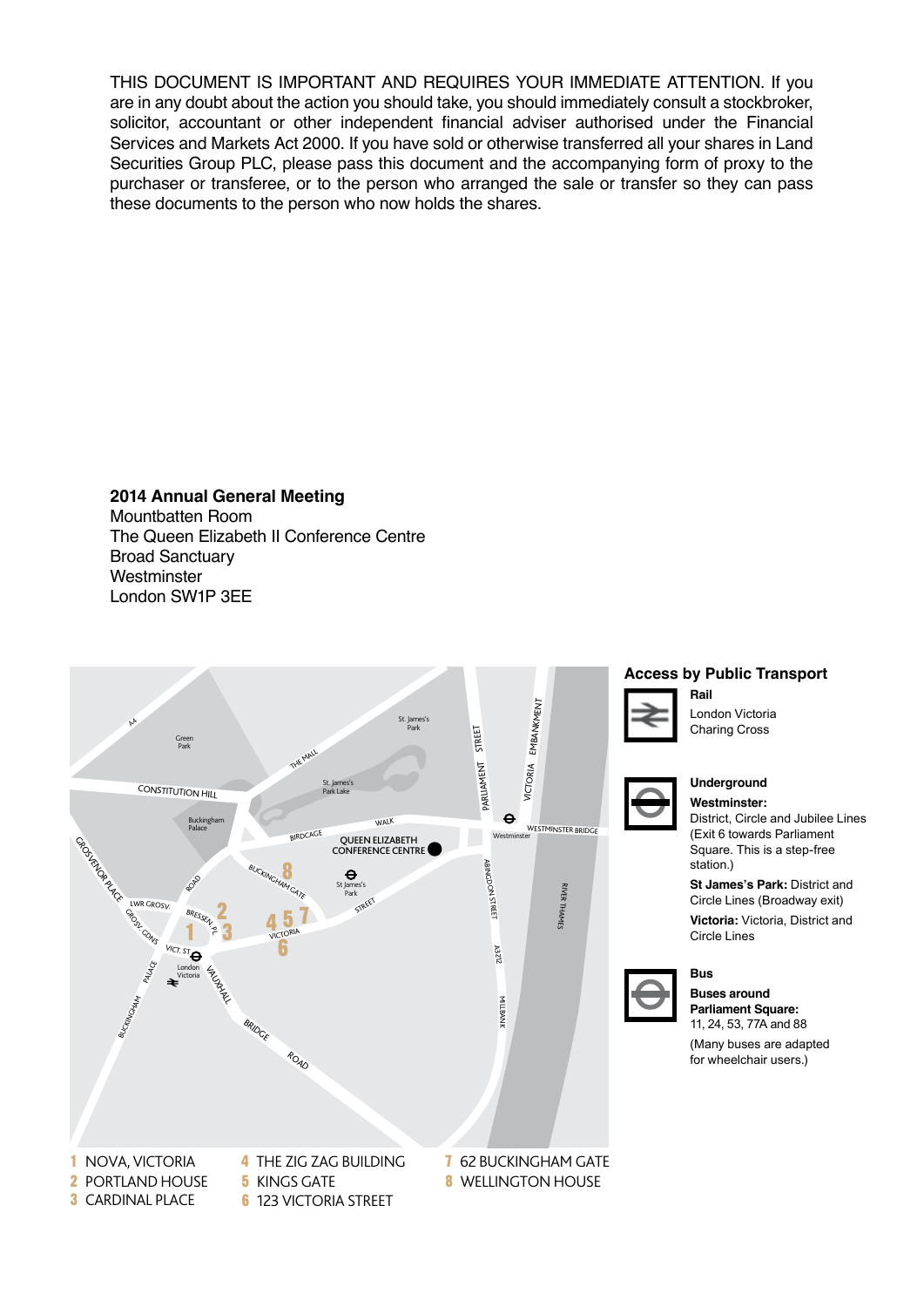www.landsecurities.com Registered in England and Wales: No. 4369054



10 June 2014

Dear Shareholder,

# **Annual General Meeting – 18 July 2014**

I have pleasure in inviting you to the Company's 2014 Annual General Meeting (AGM) to be held at 3.30pm on Friday, 18 July 2014 in the Mountbatten Room at The Queen Elizabeth II Conference Centre, Broad Sanctuary, Westminster, London SW1P 3EE.

At the AGM last year I mentioned that we were keen to hold this year's AGM closer to Victoria so that shareholders could see progress on our major developments in the area. I do hope you get time to walk down Victoria Street towards Victoria to see the progress we have been making there. Your attendance card has a map of the location of the AGM and also some of our properties nearby.

During the year we appointed two new Board members, Cressida Hogg CBE and Edward Bonham Carter. They joined the Board as Non-executive Directors on 1 January 2014 and are standing for election at the AGM. Both make exceptional additions to the Board. Biographical details can be found on pages 42 and 43 of the 2014 Annual Report.

This year David Rough, Sir Stuart Rose and Richard Akers announced their retirements from the Board. David Rough and Sir Stuart Rose served on the Board as Non-executive Directors for 12 and 10 years respectively. Sir Stuart stepped down from the Board on 1 January 2014 and David retires just before the AGM. Richard stepped down from the Board on 31 March 2014 after 8 years as an Executive Director and after nearly 20 years with Land Securities. I would like to take this opportunity to thank them for their significant contribution and wish them well for the future.

Enclosed with this letter are your Notice of Meeting, Form of Proxy and Attendance Card. The 2014 Annual Report and Notice of Meeting are also now available to view on our website www.landsecurities.com.

The AGM provides an opportunity for your directors to meet with you, provide our thoughts on the development of the Company and answer your questions. We encourage you to attend.

If you are unable to attend, please complete your Form of Proxy and return it as soon as possible but to arrive not later than 3.30pm on Wednesday, 16 July 2014. Please note that if you complete and return the Form of Proxy, you may still attend, speak and vote at the meeting in person.

We will once again take all Resolutions on a poll vote. This will be conducted at the meeting by means of a paper poll. On a poll, each shareholder has one vote for every share held. The results of the voting will be posted on the Company's website after the meeting and notified to the London Stock Exchange.

There are 19 Resolutions proposed this year. Explanatory notes for each proposed Resolution are contained in Part II of the enclosed Notice of Meeting. Your directors consider the Resolutions proposed to be in the best interests of shareholders as a whole and unanimously recommend shareholders to vote in favour of them all, as they intend to do in respect of their own shareholdings.

The other directors and I look forward to seeing as many of you as possible at the meeting and thank you for your continued support.

Yours sincerely,

Tiron air mwatt

*Dame Alison Carnwath* Chairman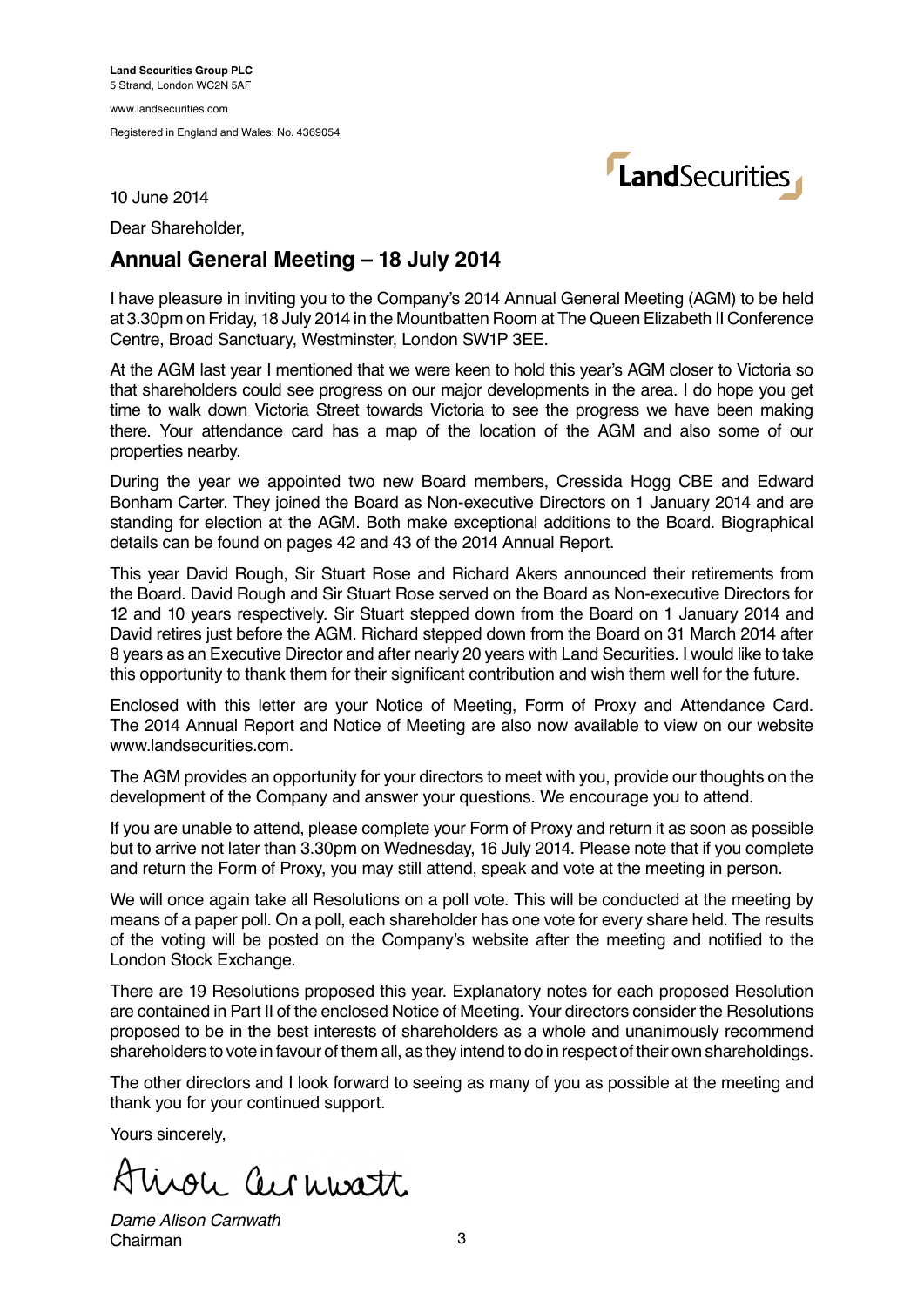**Land Securities Group PLC** 5 Strand, London WC2N 5AF

www.landsecurities.com Registered in England and Wales: No. 4369054



# **Notice of 2014 Annual General Meeting**

Notice is given that the 2014 Annual General Meeting of Land Securities Group PLC will be held at 3.30pm on Friday, 18 July 2014 in the Mountbatten Room at The Queen Elizabeth II Conference Centre, Broad Sanctuary, Westminster, London SW1P 3EE.

Resolutions 1 to 17 will be proposed as Ordinary Resolutions. Resolutions 18 and 19 will be proposed as Special Resolutions.

### **Resolution 1**

To receive the accounts of the Company for the year ended 31 March 2014 and the report of the directors and auditors on such accounts.

### **Resolution 2**

To declare a Final Dividend for the year ended 31 March 2014 of 7.9 pence per share.

### **Resolution 3**

To approve the Directors' Remuneration Report – Policy Report set out on pages 60 to 65 of the 2014 Annual Report for the year ended 31 March 2014 which will take effect from the date of adoption.

#### **Resolution 4**

To approve the Directors' Remuneration Report – Annual Report on Remuneration set out on pages 66 to 76 of the 2014 Annual Report for the year ended 31 March 2014.

### **Resolution 5**

To re-elect Dame Alison Carnwath as a director.

### **Resolution 6**

To re-elect Robert Noel as a director.

#### **Resolution 7**

To re-elect Martin Greenslade as a director.

#### **Resolution 8**

To re-elect Kevin O'Byrne as a director.

#### **Resolution 9**

To re-elect Simon Palley as a director.

#### **Resolution 10**

To re-elect Christopher Bartram as a director.

### **Resolution 11**

To re-elect Stacey Rauch as a director.

#### **Resolution 12**

To elect Cressida Hogg CBE as a director.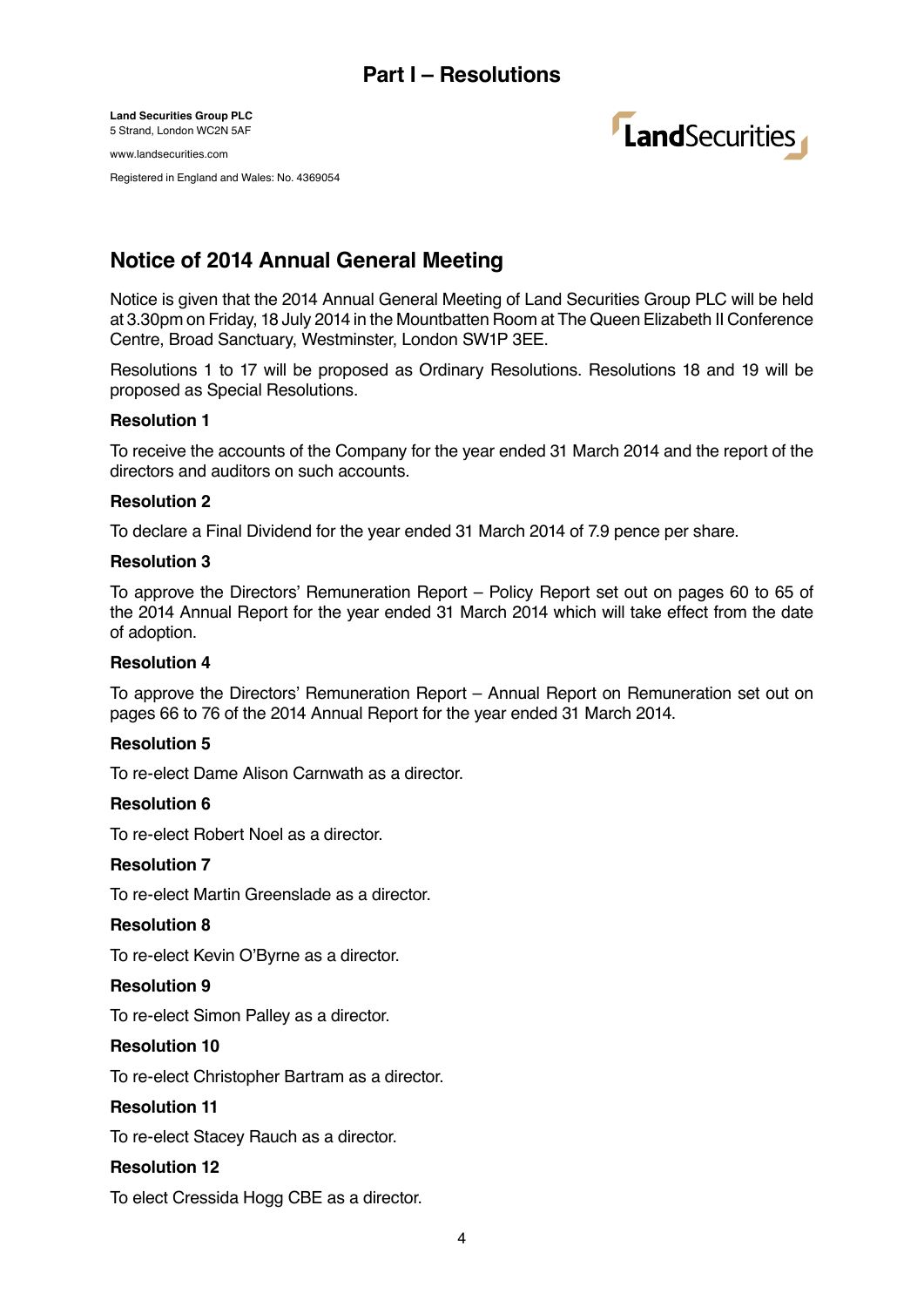# **Resolution 13**

To elect Edward Bonham Carter as a director.

#### **Resolution 14**

To re-appoint Ernst & Young LLP as auditors of the Company until the conclusion of the next general meeting at which accounts are laid before the Company.

#### **Resolution 15**

To authorise the directors to determine the remuneration of the auditors.

#### **Resolution 16**

In accordance with sections 366 and 367 of the Companies Act 2006 (the 2006 Act), to authorise the Company and all companies that are its subsidiaries at any time during the period for which this Resolution has effect to:

- (i) make political donations to political parties, political organisations other than political parties and/or independent election candidates; and
- (ii) incur other political expenditure,

providing such expenditure does not exceed £50,000 in aggregate for paragraphs (i) and (ii) above.

This authority shall commence on the date of this Resolution and expire after the conclusion of the Company's next Annual General Meeting. Any terms used in this Resolution which are defined in Part 14 of the 2006 Act shall have the meaning given to them in Part 14 of the 2006 Act.

#### **Resolution 17**

To authorise the directors generally and unconditionally to allot shares in the Company and to grant rights to subscribe for or convert any security into shares in the Company:

- (i) up to an aggregate nominal amount of £26,343,918; and
- (ii) in so far as such shares comprise equity securities (as defined in section 560 of the the 2006 Act) up to a further nominal amount of £26,343,918 in connection with an offer by way of a rights issue:
	- (a) to ordinary shareholders in proportion (as nearly as may be practicable) to their existing holdings; and
	- (b) to holders of other equity securities as required by the rights of those securities or as the directors otherwise consider necessary,

and so that the directors may impose any limits or restrictions and make any arrangements which they consider necessary or appropriate to deal with treasury shares, fractional entitlements, record dates, legal, regulatory or practical problems in, or under the laws of, any territory or any other matter.

This authority shall expire at the earlier of the conclusion of the next Annual General Meeting of the Company or 15 months from the date of the passing of this Resolution (unless previously renewed, varied or revoked by the Company in a general meeting), provided that the Company may make offers and enter into agreements before this authority expires which would, or might, require equity securities to be allotted or subscription or conversion rights to be granted after the authority ends and the directors may allot equity securities or grant rights to subscribe for or convert securities into ordinary shares under any such offer or agreement as if this authority had not expired.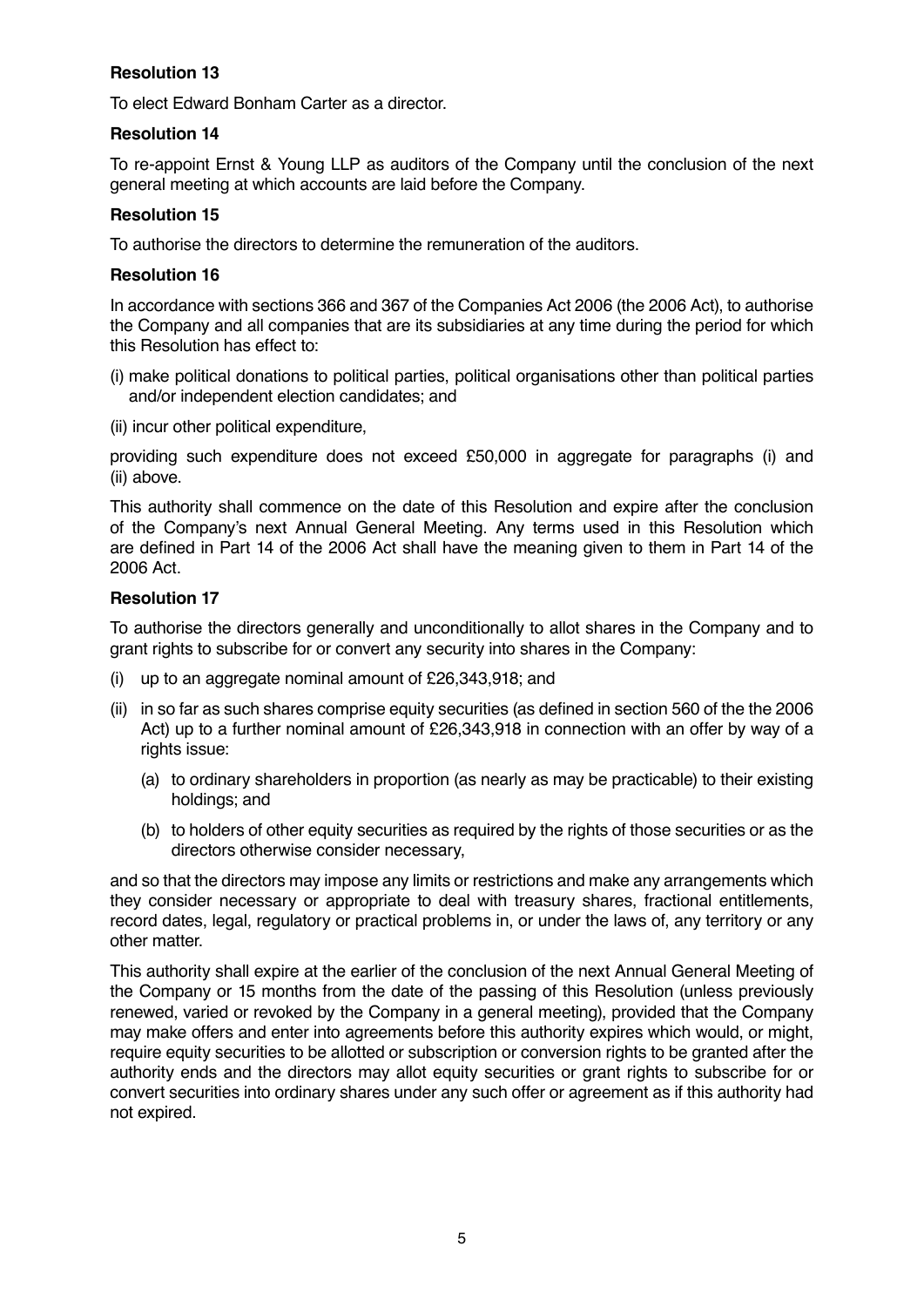# **Resolution 18**

If Resolution 17 is passed, to authorise the directors to allot equity securities (as defined in the 2006 Act) for cash under the authority given by Resolution 17 and/or to sell treasury shares, as if section 561 of the 2006 Act did not apply to any such allotment or sale, provided that this authorisation shall be limited to:

- (i) the allotment of equity securities and sale of treasury shares for cash in connection with an offer or issue of, or invitation to apply for, equity securities made to (but in the case of the authority granted under paragraph (ii) of Resolution 17, by way of a rights issue only):
	- (a) ordinary shareholders in proportion (as nearly as may be practicable) to their existing holdings; and
	- (b) holders of other equity securities, as required by the rights of those securities, or as the directors otherwise consider necessary, and so that the directors may impose any limits or restrictions and make any arrangements which it considers necessary or appropriate to deal with treasury shares, fractional entitlements, record dates, legal, regulatory or practical problems in, or under the laws of, any territory or any other matter; and
- (ii) in the case of the authority granted under paragraph (i) of Resolution 17 and/or in the case of any sale of treasury shares for cash, to the allotment (otherwise than under paragraph (i) of this Resolution) of equity securities or sale of treasury shares up to a nominal amount of £3,951,588.

This authority shall expire at the earlier of the conclusion of the next Annual General Meeting of the Company or 15 months from the date of the passing of this Resolution, provided that the Company may, before this authority expires, make offers and enter into agreements which would, or might, require equity securities to be allotted (and treasury shares to be sold) after the authorisation expires and the directors may allot equity securities (and sell treasury shares) under any such offer or agreement as if the authorisation had not expired.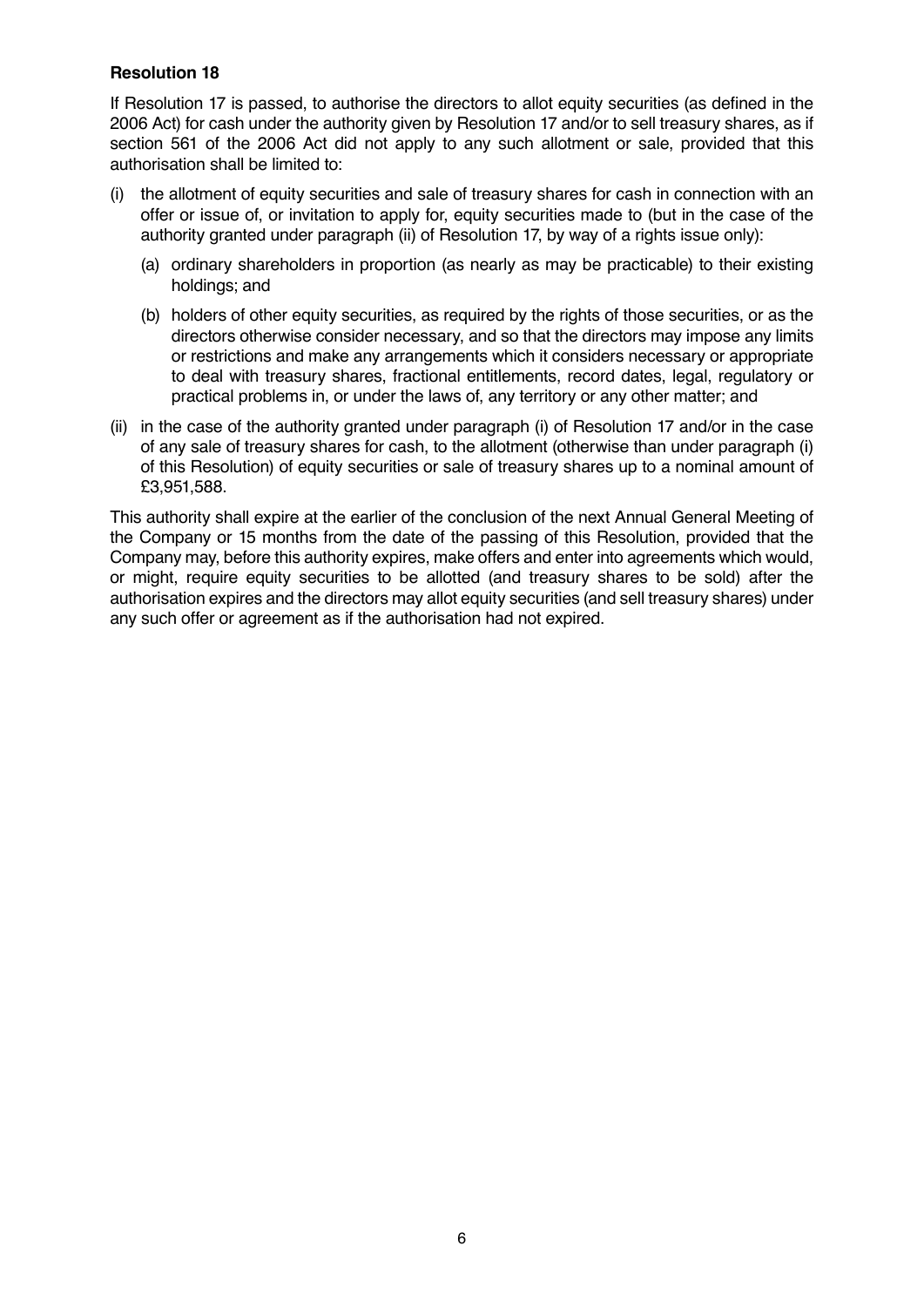# **Resolution 19**

To authorise the Company generally and unconditionally to make market purchases (as defined in section 693(4) of the 2006 Act) of its ordinary shares on such terms as the directors think fit, provided that:

- (i) the maximum number of ordinary shares that may be acquired is 79,031,756 being 10% of the Company's issued ordinary share capital (excluding treasury shares) as at 3 June 2014;
- (ii) the minimum price (exclusive of expenses) which may be paid for an ordinary share is 10 pence; and
- (iii) the maximum price (exclusive of expenses) which may be paid for each ordinary share is the higher of: (a) 105% of the average of the middle market quotations of an ordinary share of the Company as derived from the London Stock Exchange Daily Official List for the five business days immediately preceding the day on which the ordinary share is contracted to be purchased; and (b) an amount equal to the higher of the price of the last independent trade of an ordinary share and the highest current independent bid for an ordinary share on the trading venues where the purchase is carried out.

This authority shall expire at the earlier of the conclusion of the next Annual General Meeting of the Company or 15 months from the date of the passing of this Resolution, provided that the Company shall be entitled, at any time prior to the expiry of this authority, to make a contract of purchase which would or might be executed wholly or partly after the expiry of this authority and to purchase ordinary shares in accordance with such contract as if the authority conferred had not expired.

By order of the Board, *Adrian de Souza* Group General Counsel and Company Secretary

10 June 2014

Registered Office: 5 Strand, London WC2N 5AF Registered in England and Wales No: 4369054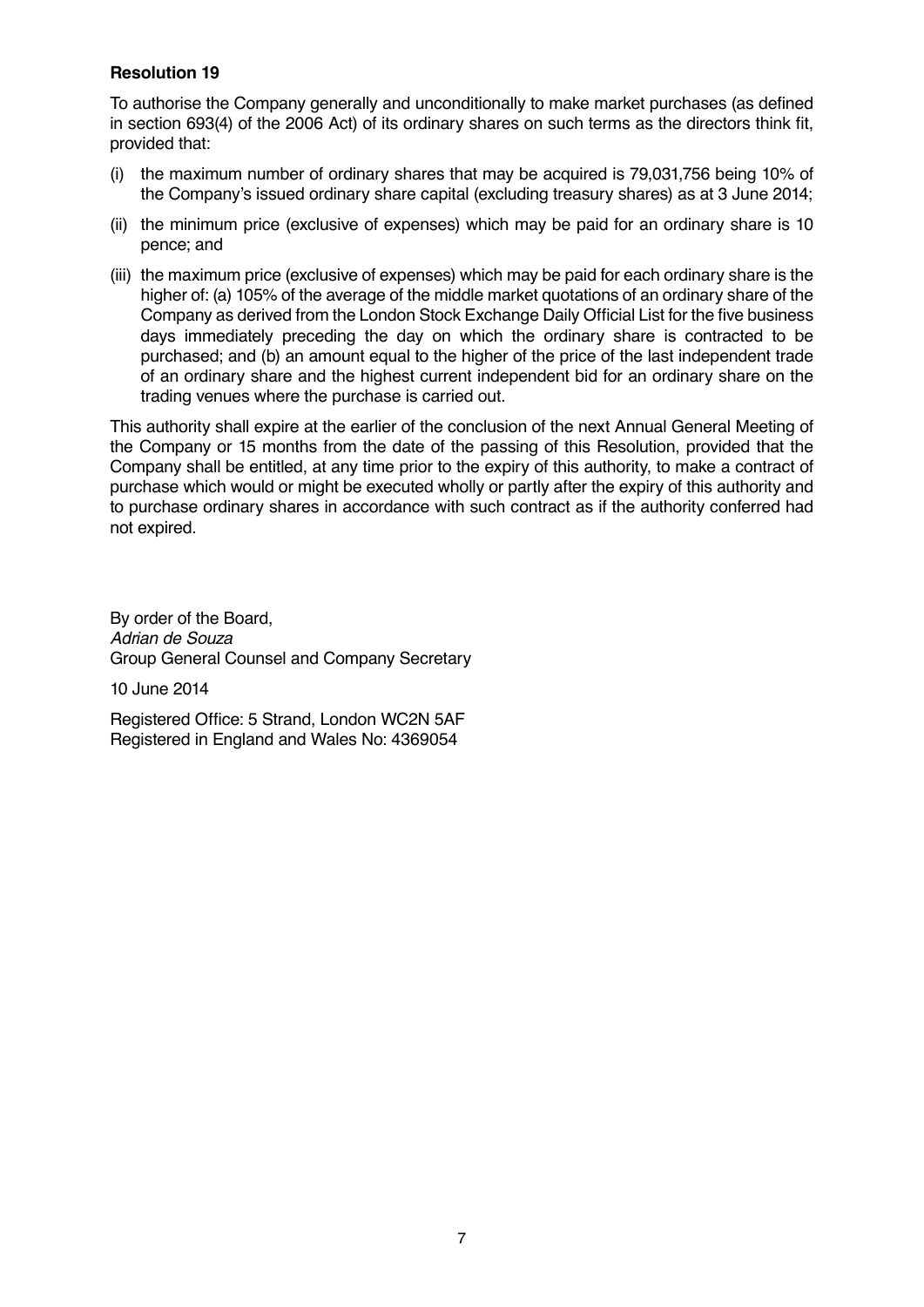# **Part II**

# **Explanatory notes**

# *Ordinary Resolutions*

# **Resolution 1 – Annual Report and Financial Statements**

For each financial year, the directors must present the report of the directors and the accounts of the Company to shareholders at the AGM. This year shareholder approval is sought for the report of the directors which, for the first time, is accompanied by the new strategic report, in addition to the financial statements and the report of the Company's auditors.

## **Resolution 2 – Final Dividend**

This resolution seeks shareholder approval for a Final Dividend of 7.9 pence per share for the year ended 31 March 2014, which is recommended by your Board. If approved, the Final Dividend will be paid on 22 July 2014 to those shareholders on the register at the close of business on 20 June 2014.

# **Resolutions 3 and 4 – Directors' Remuneration Report**

These resolutions seek shareholder approval for the Directors' Remuneration Report – Policy Report (the Policy Report) and the Directors' Remuneration Report – Annual Report on Remuneration (the Annual Report on Remuneration), which together form the Directors' Remuneration Report in its entirety. The Directors' Remuneration Report can be found on pages 58 to 76 of the 2014 Annual Report.

Regulations that came into force on 1 October 2013 require the Company to offer shareholders a binding vote to approve the Policy Report (i) at least once every three years, or (ii) on a more frequent basis if changes to it are proposed. These regulations also require the Company to offer shareholders a separate annual advisory vote on the Annual Report on Remuneration.

Resolution 3 seeks shareholder approval for the Policy Report which can be found on pages 60 to 65 of the 2014 Annual Report. The Policy Report sets out the Company's proposed policy for directors' remuneration, including the setting of the directors' pay and the granting of share awards. If approved by shareholders, the Policy Report will become effective immediately following the AGM and any payment not in line with the approved Policy Report will require a separate ordinary resolution to be put to a general meeting. Any future changes to the policy will also require further shareholder approval. If the Policy Report is not approved by shareholders, the Company will seek shareholder approval for a revised policy as soon as practicable.

Resolution 4 seeks shareholder approval for the Annual Report on Remuneration, which can be found on pages 66 to 76 of the 2014 Annual Report. The Annual Report on Remuneration gives details of the payments and share awards made to the directors in connection with their performance and that of the Company during the year ended 31 March 2014.

The Company's auditors during the year, Ernst & Young LLP, have audited those parts of the Directors' Remuneration Report required to be audited and their report may be found on pages 81 and 82 of the 2014 Annual Report.

# **Resolutions 5 to 13 – Election and re-election of directors**

These resolutions seek the election and re-election of the Company's directors. The Company's Articles of Association state that any director appointed since the last AGM should seek election by shareholders at the next AGM and accordingly, Cressida Hogg CBE and Edward Bonham Carter are standing for election. In addition, the UK Corporate Governance Code recommends that all directors should seek re-election by shareholders annually. All directors who intend to remain on the Board are standing for re-election.

Each of the directors standing for election and re-election has undergone a performance evaluation and has demonstrated that he or she remains committed to the role and continues to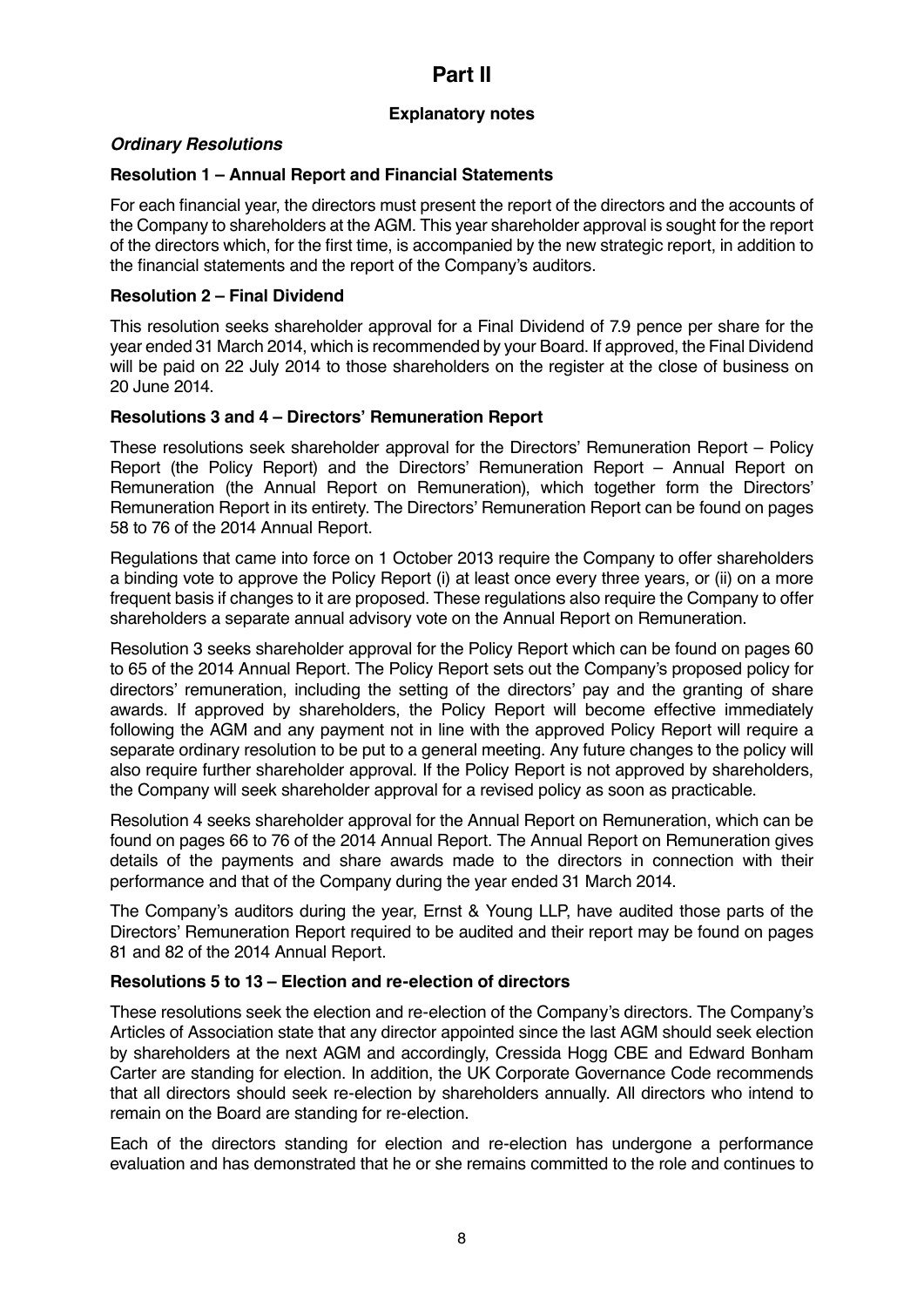be an effective and valuable member of the Board. Details of the performance evaluation may be found in the Corporate Governance section of the 2014 Annual Report at page 49. The Board is content that each Non-executive Director offering themselves for election and re-election is independent and there are no relationships or circumstances likely to affect their character or judgement.

Accordingly, the Board unanimously recommends the election and re-election of the directors. The Board comprises nine directors, consisting of a Non-executive Chairman, two Executive Directors and six Non-executive Directors, whose experience and expertise are derived from a range of industries and sectors providing an invaluable perspective on the Company's business. Biographical details for each director, including their career history, skills, competencies and experience can be found on pages 42 and 43 of the 2014 Annual Report and at www.landsecurities.com/aboutus/our-management/board-of-directors.

# **Resolutions 14 and 15 – Re-appointment of auditors and auditor remuneration**

Ernst & Young LLP were appointed as auditor at the 2013 AGM and have indicated their willingness to stand for re-appointment as auditor of the Company until the conclusion of the AGM in 2015. Having satisfied themselves of the appropriateness of Ernst & Young LLP as auditor to the Company, the directors recommend their re-appointment and seek authority to fix their remuneration.

# **Resolution 16 – To make political donations**

The 2006 Act requires companies to obtain shareholder consent before they can make donations to a political party, other political organisation or an independent election candidate, or incur any political expenditure. The definition of political donations and expenditure used in the 2006 Act is very broad and as a result could inadvertently catch legitimate activities, such as policy review, law reform and the representation of the business community and special interest groups (such as those concerned with the environment) which the Company may wish to support. These activities are not designed to support any political party nor to influence public support for a particular party. The Company's policy is not to make donations to any political parties or independent election candidates or for any political purpose. The authority being sought is a precautionary measure to ensure the Company and its subsidiaries do not inadvertently breach the 2006 Act.

# **Resolution 17 – Authority to allot shares**

Under the 2006 Act, the Company's directors may only allot shares or grant rights to subscribe for, or convert any security into, shares if authorised to do so by shareholders in a general meeting. The authority conferred on the directors at last year's AGM under section 551 of the 2006 Act to allot shares expires on the date of the forthcoming AGM. Accordingly, this resolution seeks to grant a new authority under section 551 of the 2006 Act to authorise the directors to allot shares in the Company or grant rights to subscribe for, or convert any security into, shares in the Company.

The aggregate nominal value which can be allotted under the authority set out in paragraph (i) of the resolution is limited to £26,343,918 (representing 263,439,186 ordinary shares of 10 pence each), which is approximately one third of the issued ordinary share capital (excluding treasury shares) of the Company as at 3 June 2014 (being the latest practicable date before publication of this notice). In accordance with guidance issued by the Association of British Insurers, the authority in paragraph (ii) of the resolution will authorise the directors to allot shares, or to grant rights to subscribe for or convert any security into shares, only in connection with a fully preemptive rights issue, up to a further nominal value of £26,343,918 (representing 263,439,186 ordinary shares). This amount (together with the authority provided under paragraph (i) of the resolution) represents approximately two-thirds of the issued ordinary share capital (excluding treasury shares) of the Company as at 3 June 2014. This authority will expire at the earlier of the end of the next AGM of the Company or 15 months from the date that Resolution 17 is passed (unless previously renewed, varied or revoked by the Company in a general meeting).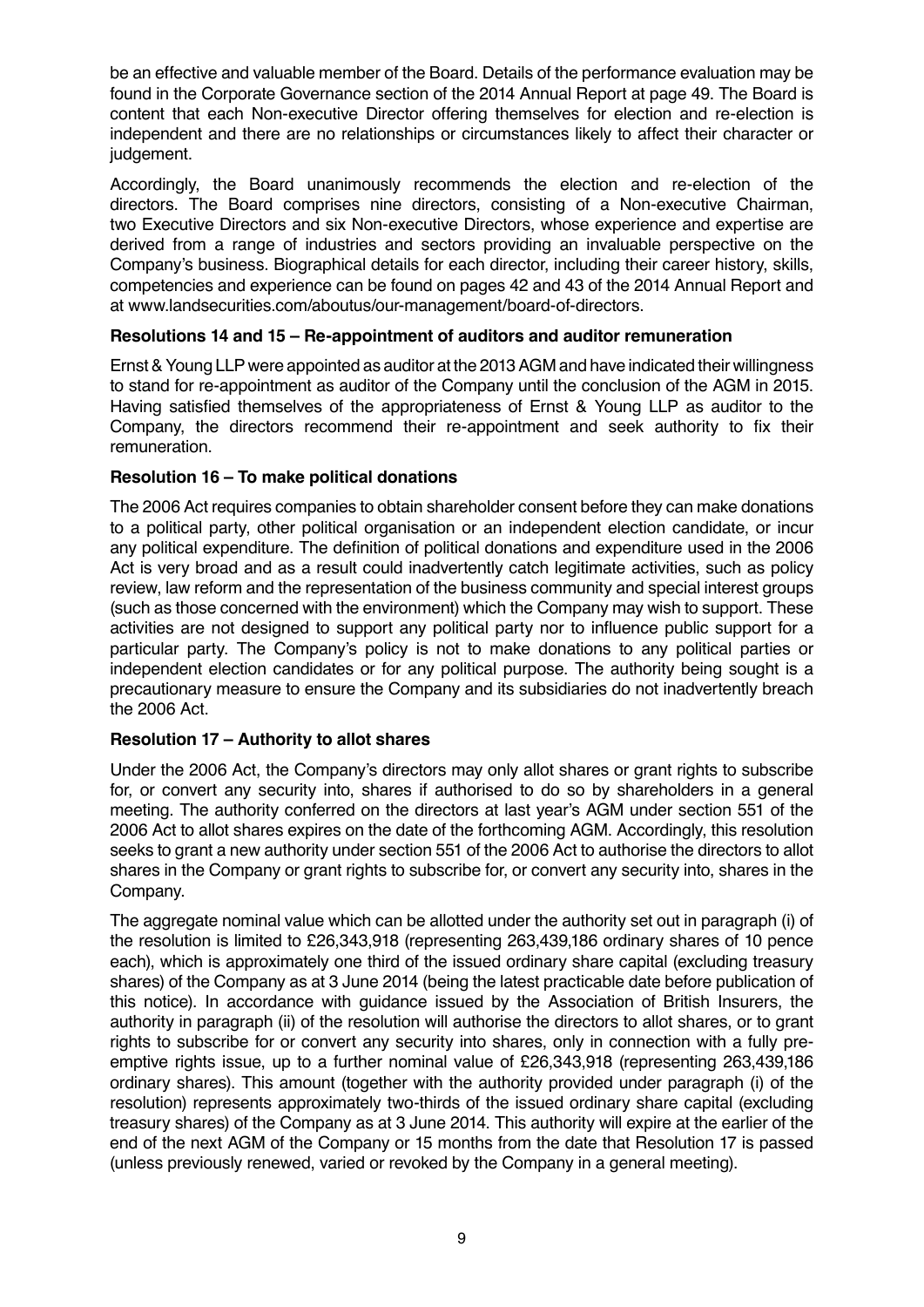The directors currently have no intention of issuing new shares, or of granting rights to subscribe for or to convert any security into shares, except in connection with the Company's employee share schemes.

As at 3 June 2014, the Company held 10,495,131 ordinary shares in treasury, representing approximately 1.33% of the total ordinary share capital in issue (calculated exclusive of treasury shares).

# *Special Resolutions*

# **Resolution 18 – Disapplication of pre-emption rights**

Under section 561(1) of the 2006 Act, if directors wish to allot ordinary shares, or grant rights to subscribe for, or convert securities into, ordinary shares, or sell treasury shares for cash (other than pursuant to an employee share scheme), they must in the first instance offer them to existing shareholders in proportion to their holdings. There may be occasions, however, when directors need the flexibility to finance business opportunities by the issue of shares or the sale of treasury shares for cash without a pre-emptive offer to existing shareholders. This cannot be done under the 2006 Act unless shareholders have first waived their pre-emption rights. Resolution 19, to be proposed as a special resolution, asks shareholders to do this and, apart from rights issues or any other pre-emptive offer concerning equity securities, the authority contained in this resolution will be limited to the issue of shares for cash up to an aggregate nominal value of £3,951,588 (which includes the sale on a non pre-emptive basis of any shares held in treasury), which represents approximately 5% of the Company's issued ordinary share capital as at 3 June 2014 (being the latest practicable date prior to the publication of this notice). This resolution also seeks a disapplication of the pre-emption rights on a rights issue, so as to allow directors to make exclusions or such other arrangements as may be appropriate to resolve legal or practical problems which, for example, might arise with overseas shareholders.

Shareholders should note that that this resolution also relates to treasury shares and will be proposed as a special resolution. The directors have no present intention of issuing new shares other than pursuant to employee share schemes. However, the authority gives the directors the flexibility to take advantage of business opportunities as they arise. In accordance with the Pre emption Group's Statement of Principles, the Board confirms its intention that no more than 7.5% of the Company's issued share capital (excluding treasury shares) will be issued for cash on a non-pre emptive basis during any rolling three year period without prior consultation with shareholders. If approved, the authority will expire at the earlier of the conclusion of the next AGM of the Company or 15 months from the date that Resolution 18 is passed.

### **Resolution 19 – Authority to purchase own shares**

This resolution, which will be proposed as a special resolution, renews the authority granted at last year's AGM which expires on the date of the forthcoming AGM. The resolution authorises the Company to make market purchases of its own ordinary shares as permitted by the 2006 Act.

The Board seeks authority to purchase up to 10% of the Company's issued ordinary shares (excluding any treasury shares), should market conditions and price justify such action.

The directors only intend to use this authority to make such purchases if to do so could be expected to lead to an increase in net asset value per share for the remaining shareholders and would be in the best interests of shareholders generally, having due regard to appropriate gearing levels, alternative investment opportunities and the overall financial position of the Company. The Company did not purchase any shares during the financial year ended 31 March 2014.

The minimum price, exclusive of expenses, which may be paid for an ordinary share, is 10 pence.

The maximum price, exclusive of expenses, which may be paid for an ordinary share is the highest of (i) an amount equal to 5% above the average market value for an ordinary share for the five business days immediately preceding the date of the purchase and (ii) the higher of the price of the last independent trade and the highest current independent bid on the exchange where the purchase is carried out.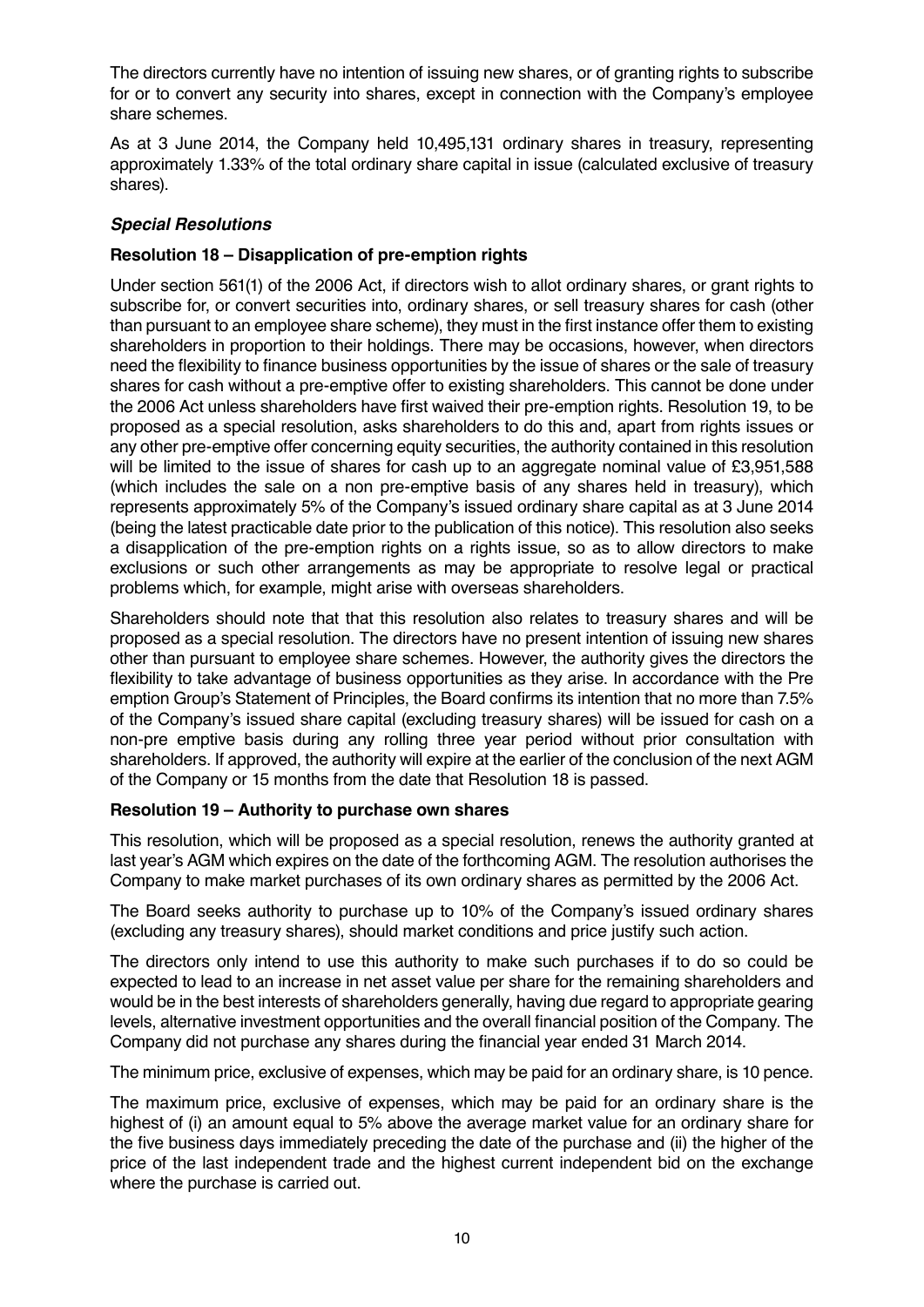Any purchases of ordinary shares would be by means of market purchases through the London Stock Exchange. Any shares purchased under this authority may either be cancelled or held as treasury shares by the Company. Treasury shares may subsequently be cancelled, sold for cash or used to satisfy options issued to employees pursuant to the Company's employee share schemes.

As at 3 June 2014, employee share options were outstanding over 4,854,427 ordinary shares, representing approximately 0.61% of the Company's issued ordinary share capital (excluding treasury shares).

If the proposed market purchase authority were used in full, these purchases would represent approximately 0.68% of the Company's issued ordinary share capital (excluding treasury shares).

The authority will only be valid until the earlier of the conclusion of the next AGM of the Company or 15 months from the date that Resolution 19 is passed.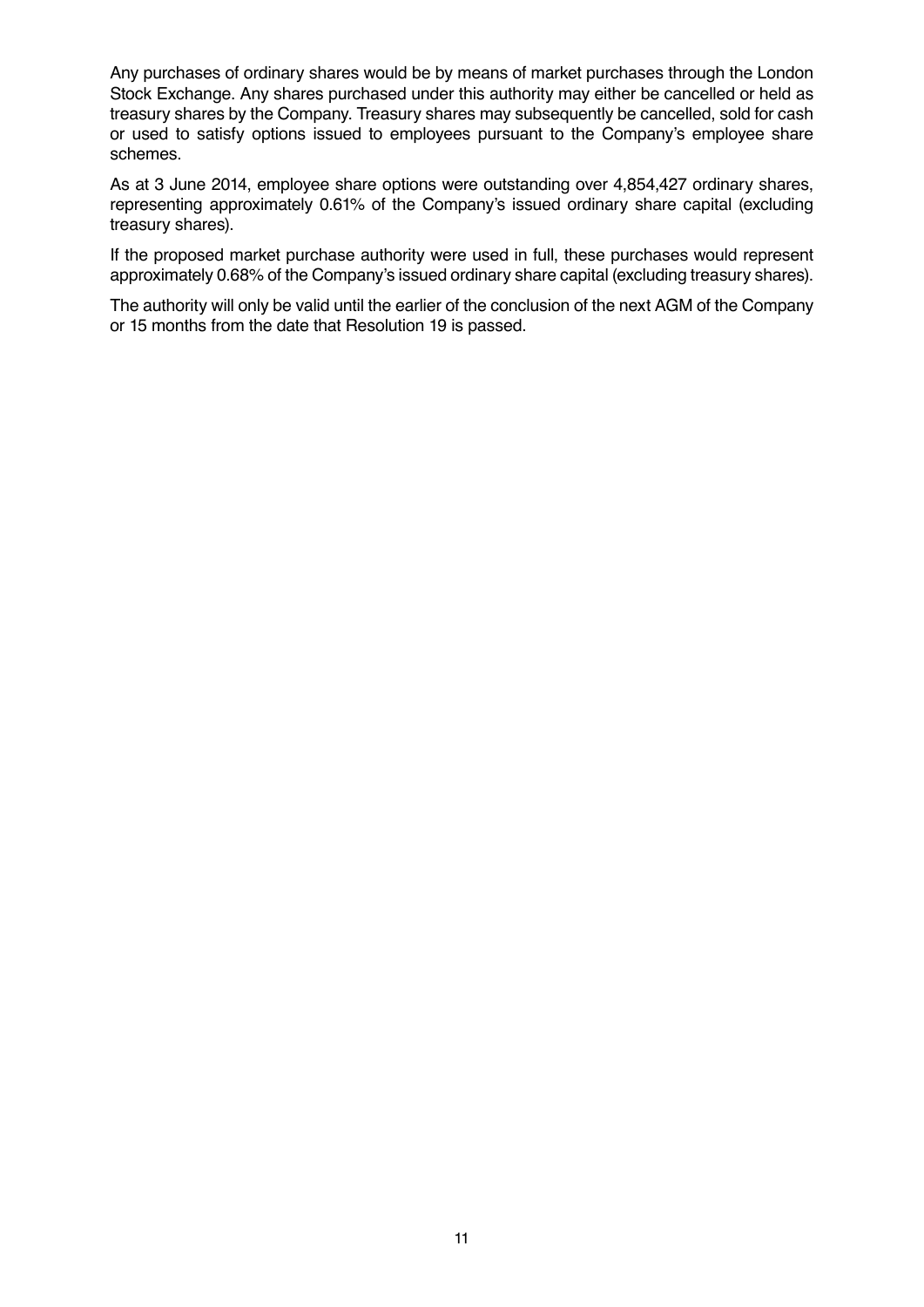# **Shareholder Notes**

# **Ordinary shareholders' right to attend, speak and vote at the 2014 Annual General Meeting (the AGM)**

Ordinary shareholders have the right to attend, speak and vote at the AGM by signing the Attendance Card, bringing it along to the meeting on Friday, 18 July 2014 at 3.30pm and handing it in on arrival. If you do not have an Attendance Card and believe that you should have one, please contact Equiniti, our registrars, on 0871 384 2128. (Calls to this number cost 8p per minute plus network extras. Lines are open from 8.30am to 5.30pm, Monday to Friday.) Equiniti's overseas helpline number is +44 121 415 7049.

Only those shareholders registered in the register of members of the Company at 6.00pm on 16 July 2014 shall be entitled to attend or vote at the AGM in respect of the number of shares registered in their name at that time. If the meeting is adjourned, the Company specifies that only shareholders entered on the Company's register of members not later than 6.00pm on the day two days prior to the reconvened meeting shall be entitled to attend and vote at the meeting. Changes to the register of members after the relevant deadline will be disregarded in determining the rights of any person to attend and vote.

Any shareholder attending the meeting has the right to ask questions. The Company must provide an answer to any such question relating to the business being dealt with at the meeting but no such answer need be given if (i) to do so would interfere unduly with the preparation for the meeting or involve the disclosure of confidential information, (ii) the answer has already been given on a website in the form of an answer to a question, or (iii) it is undesirable in the interests of the Company or the good order of the meeting that the question be answered.

### **Shareholder right to appoint a proxy**

Members are entitled to appoint one or more proxies to exercise all or any of their rights to attend and to speak and vote on their behalf at the meeting. A proxy need not be a member of the Company.

A Form of Proxy which may be used to make such appointment and give proxy instructions accompanies this Notice of Meeting. If you do not have a Form of Proxy and believe that you should have one, or if you require additional forms, please contact Equiniti on 0871 384 2128. (Calls to this number cost 8p per minute plus network extras. Lines are open from 8.30am to 5.30pm, Monday to Friday.) Equiniti's overseas helpline number is +44 121 415 7049. You can only appoint a proxy using the procedures set out in these notes and the notes to the Form of Proxy.

A shareholder may appoint more than one proxy in relation to the AGM provided that each proxy is appointed to exercise the rights attached to a different share or shares held by that member. To do this, that shareholder must complete a separate Form of Proxy for each proxy. Shareholders can copy their original Form of Proxy, or additional Form of Proxies can be obtained from Equiniti. A shareholder appointing more than one proxy should indicate the number of shares for which each proxy is authorised to act on his or her behalf.

To be valid, any Form of Proxy must be received by hand during normal business hours or by post at Equiniti, Aspect House, Spencer Road, Lancing, West Sussex BN99 6DA, no later than 3.30pm on Wednesday 16 July 2014 (48 hours before the time of the meeting).

## **Voting electronically by proxy**

Shareholders who prefer to register the appointment of their proxy electronically via the internet can do so through the Equiniti website, www.sharevote.co.uk, where full instructions on the procedure are given. The Voting ID, Task ID and Shareholder Reference Number printed on the Form of Proxy will be required to use this electronic proxy appointment system. Alternatively, shareholders who have already registered with Equiniti Registrars' online portfolio service, Shareview, can appoint their proxy electronically by logging on to their portfolio at www.shareview. co.uk and clicking on the link to vote.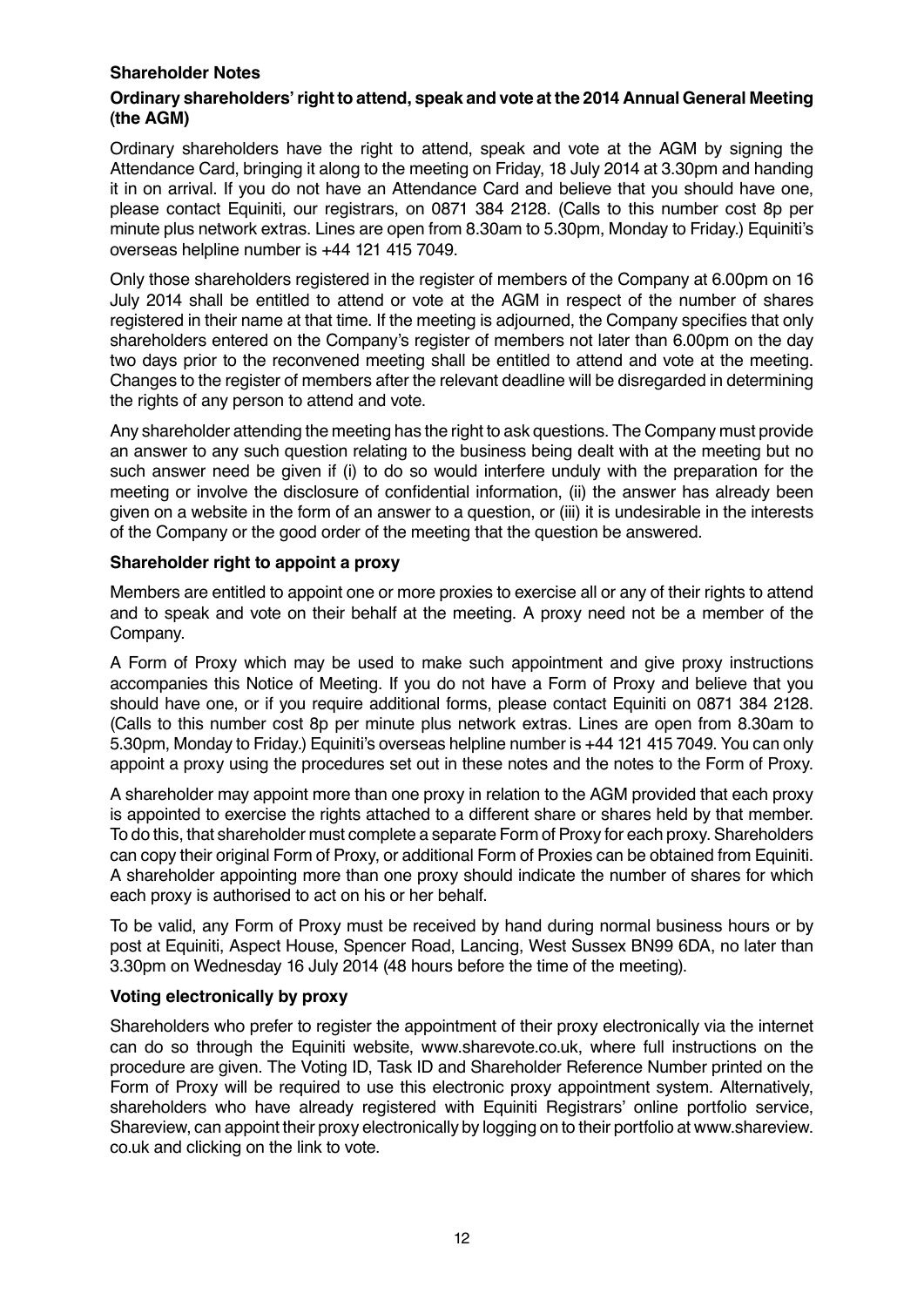A proxy appointment made electronically will not be valid if sent to any address other than those provided or if received after 3.30pm on Wednesday 16 July 2014. Please note that any electronic communication found to contain a computer virus will not be accepted.

You may not use any electronic address provided either in this Notice of Meeting or any related documents (including the Form of Proxy) to communicate with the Company for any purposes other than those expressly stated.

The return of a completed Form of Proxy, other such instrument or any CREST Proxy Instruction will not prevent a member attending the AGM and voting in person if he/she wishes to do so.

#### **Indirect Investors**

Any person to whom this notice is sent who is a person nominated under section 146 of the 2006 Act to enjoy information rights (a Nominated Person) may, under an agreement between him/her and the member by whom he/she was nominated, have a right to be appointed (or to have someone else appointed) as a proxy for the AGM. If a Nominated Person has no such proxy appointment right or does not wish to exercise it, he/she may, under any such agreement, have a right to give instructions to the member as to the exercise of voting rights.

The statement of the rights of shareholders in relation to the appointment of proxies above does not apply to Nominated Persons. The rights described in those paragraphs can only be exercised by shareholders of the Company.

### **CREST**

CREST members who wish to appoint a proxy or proxies through the CREST electronic proxy appointment service may do so for the AGM to be held on 18 July 2014 and any adjournment(s) thereof by using the procedures described in the CREST Manual which can be viewed at www.euroclear.com. CREST Personal Members or other CREST sponsored members, and those CREST members who have appointed a voting service provider(s), should refer to their CREST sponsor or voting service provider(s), who will be able to take the appropriate action on their behalf.

In order for a proxy appointment or instruction made using the CREST service to be valid, the appropriate CREST message (a CREST Proxy Instruction) must be properly authenticated in accordance with Euroclear UK & Ireland Limited's specifications and must contain the information required for such instructions, as described in the CREST Manual available via www.euroclear. com/CREST. The message, regardless of whether it constitutes the appointment of a proxy or an amendment to the instruction given to a previously appointed proxy must, in order to be valid, be transmitted so as to be received by the issuer's agent (ID RA19) by the latest time(s) for receipt of proxy appointments specified in the notice of meeting.

For this purpose, the time of receipt will be taken to be the time (as determined by the time stamp applied to the message by the CREST Applications Host) from which the issuer's agent is able to retrieve the message by enquiry to CREST in the manner prescribed by CREST. After this time any change of instructions to proxies appointed through CREST should be communicated to the appointee through other means.

CREST members and, where applicable, their CREST sponsors or voting service providers should note that there are no special procedures in CREST for any particular messages. Normal system timings and limitations will, therefore, apply in relation to the input of CREST Proxy Instructions. It is the responsibility of the CREST member concerned to take (or, if the CREST member is a CREST personal member or sponsored member or has appointed a voting service provider(s), to procure that his CREST sponsor or voting service provider(s) take(s)) such action as shall be necessary to ensure that a message is transmitted by means of the CREST system by any particular time. In this regard, CREST members and, where applicable, their CREST sponsors or voting service providers are referred, in particular, to those sections of the CREST Manual concerning practical limitations of the CREST system and timings.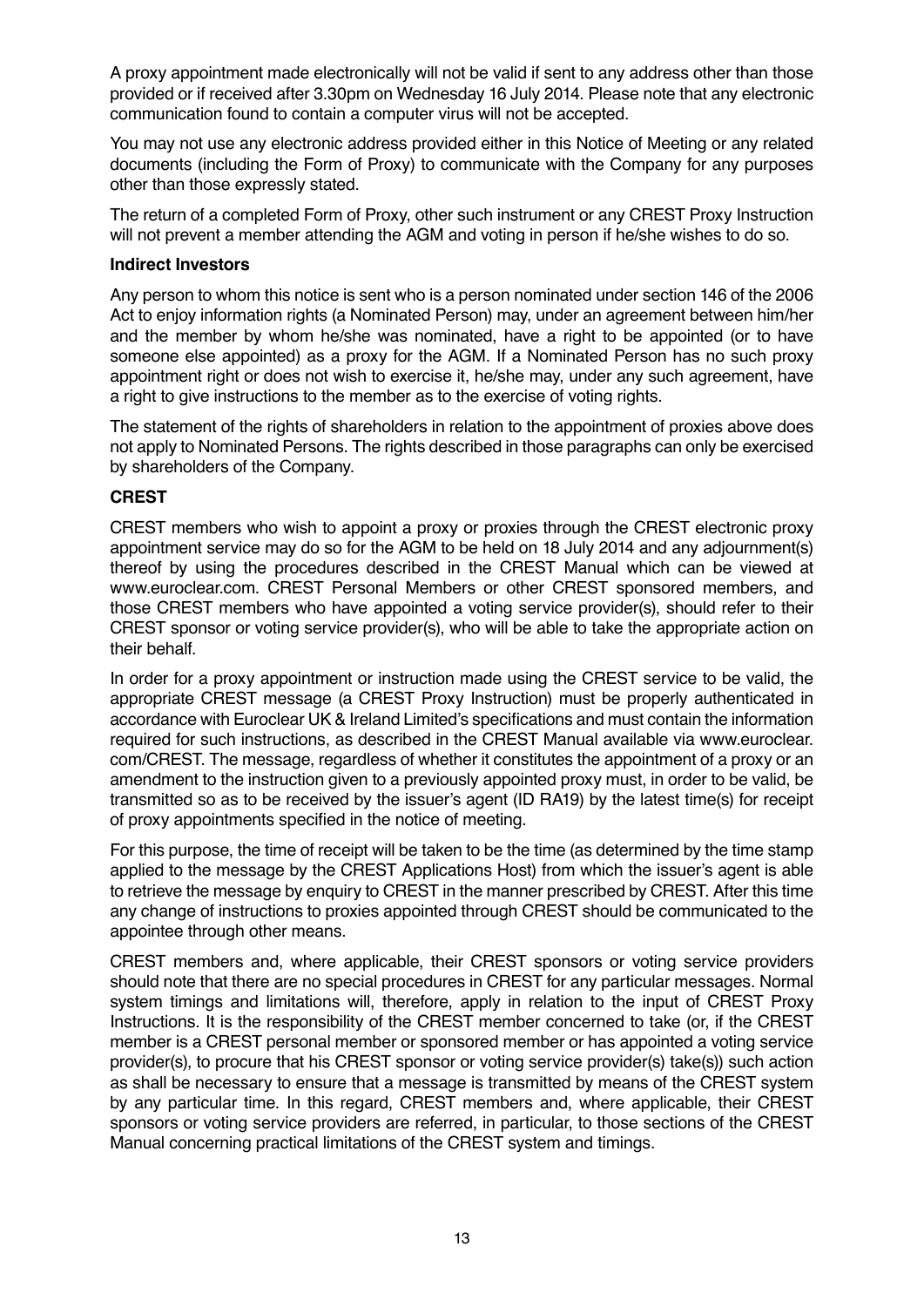The Company may treat as invalid a CREST Proxy Instruction in the circumstances set out in Regulation 35(5)(a) of the Uncertificated Securities Regulations 2001.

### **Corporate Representatives**

Any corporation which is a member can appoint one or more corporate representatives who may exercise on its behalf all of its powers as a member, provided that they do not do so in relation to the same shares.

## **Information available on Land Securities Group PLC Corporate Website**

Under section 527 of the 2006 Act, shareholders meeting the threshold requirements set out in that section have the right to require the Company to publish on a website a statement setting out any matter relating to: (i) the audit of the Company's accounts (including the auditor's report and the conduct of the audit) that are to be laid before the AGM; or (ii) any circumstance connected with an auditor of the Company ceasing to hold office since the previous meeting at which annual accounts and reports were laid in accordance with section 437 of the 2006 Act. The Company may not require shareholders requesting any such website publication to pay its expenses in complying with sections 527 or 528 of the 2006 Act. Where the Company is required to place a statement on a website under section 527 of the 2006 Act, it must forward the statement to the Company's auditor not later than the time when it makes the statement available on the website. The business which may be dealt with at the AGM includes any statement that the Company has been required under section 527 of the 2006 Act to publish on a website. The 2014 Annual Report and Notice of Meeting are now available on our website, www.landsecurities.com/ investors. This notification of availability on our website is not a substitute for reading the 2014 Annual Report itself.

#### **Total voting rights**

As at 3 June 2014 (being the last practicable date prior to the publication of this notice) the Company's issued share capital consisted of 800,812,689 ordinary shares carrying one vote each, including 10,495,131 shares held in Treasury. Therefore the total voting rights in the Company as at 3 June 2014 were 790,317,558.

#### **Documents available for inspection**

Copies of the executive directors' service contracts and letters of appointment of the Nonexecutive Directors are available for inspection at the registered office of the Company during normal business hours from the date of this notice and will be available at the place of the meeting from 3.15pm until its conclusion.

A copy of this notice, and other information required by section 311A of the 2006 Act, can be found at www.landsecurities.com.